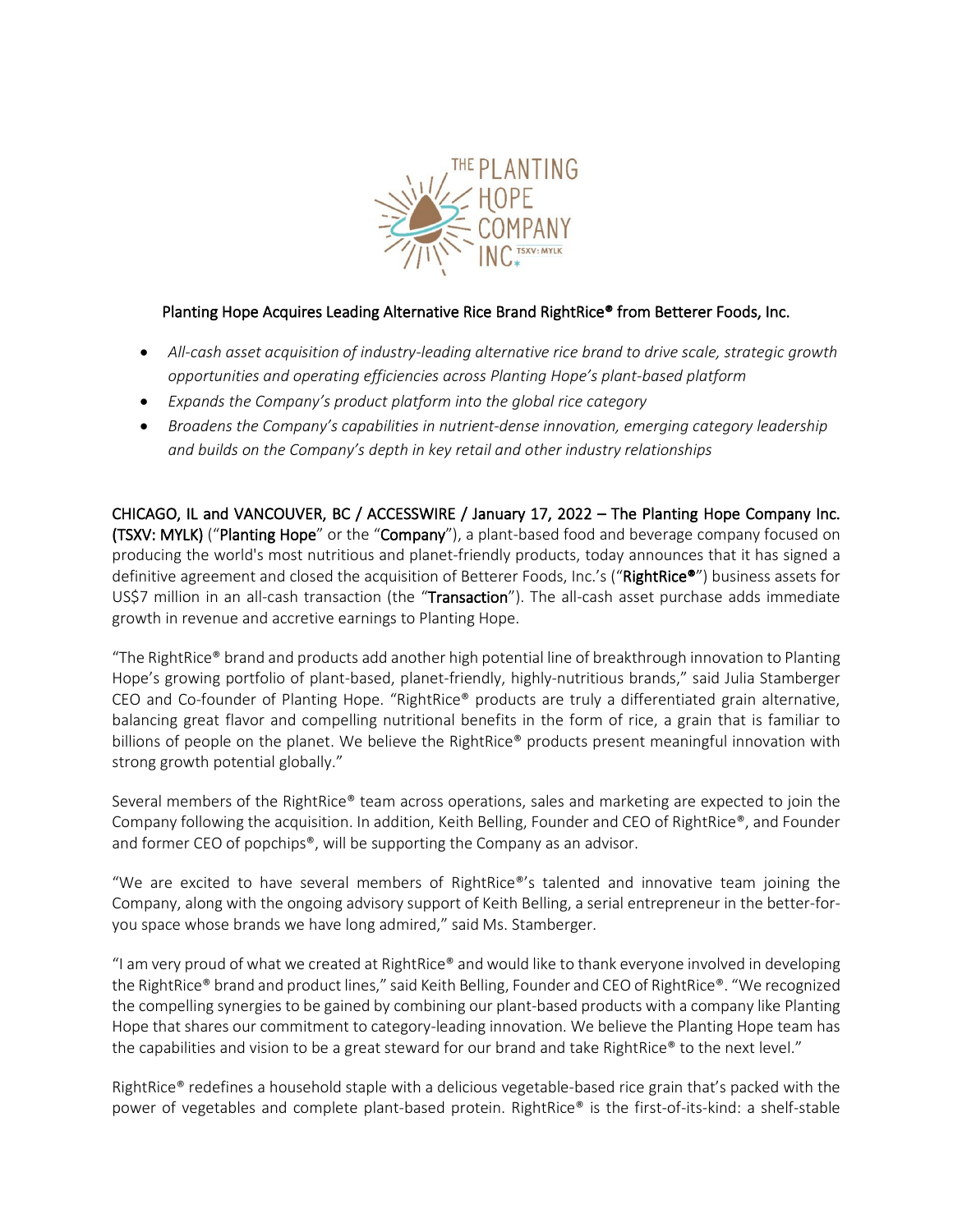vegetable grain that's a blend of over 90 percent vegetables, including lentils, chickpeas, green peas and rice, that delivers on both taste and nutrition. With 10g of complete protein and 5g fiber per serving, RightRice® delivers more than double the protein, five times the fiber and almost 40 percent fewer net carbohydrates than traditional white rice, and can be prepared in just  $10 - 12$  minutes. RightRice® is now available in a range of seasoned flavors, along with RightRice® Medley and RightRice® Risotto, a 100% plantbased risotto that debuted in March 2021.

RightRice® products are currently sold through more than 7,000 doors in leading retailers across North America, including Whole Foods Market, Wegmans, Kroger, Sprouts, Albertsons/Safeway, HEB, Ahold, Meijer, as well as online through Amazon, Thrive Market, Hive, and RightRice.com.

### Details of the Transaction

Structured as an asset deal with a cash purchase price of US\$7 million, Planting Hope acquired certain operating assets of RightRice®, including inventory, key contracts, brands, and other intellectual property, which Planting Hope expects to integrate into its business. In addition to Keith Belling, Founder & CEO of RightRice® entering into a consulting agreement with the Company, several members of the RightRice® operations, sales and manufacturing team are expected to be joining Planting Hope.

The aggregate purchase price of US\$7 million is comprised of US\$4 million in cash funded at closing, with the balance payable under two unsecured promissory notes bearing interest at 5% per annum, with the initial note maturing at the latest March 31, 2022 and the second note maturing January 14, 2023.

The definitive agreement for the Transaction contains standard terms for a transaction of this nature and type, including non-compete provisions.

Aspect Consumer Partners acted as exclusive financial advisor and Morrison & Foerster LLP acted as legal advisor to RightRice® in the Transaction. Foster Garvey PC and Miller Thomson LLP acted as legal advisors to Planting Hope.

#### About RightRice®

Popchips® Founder and former CEO Keith Belling loved rice, but not all the empty calories and carbohydrates. That's what inspired him to create RightRice®, a breakthrough, shelf-stable veggie rice packed with nutritious vegetables (lentils, chickpeas + green peas), that launched in 2019 and is now available in leading retailers across the US including Whole Foods Market, Kroger stores and banners, Sprouts and Wegmans. RightRice® is also available online on Amazon and RightRice.com and in a growing number of foodservice accounts, including fast casual restaurants and cafes and meal prep and meal delivery services. Every bowl of RightRice® is deliciously packed with more than double the protein, five times the fiber, and almost 40% fewer net carbohydrates than a bowl of white rice. RightRice® is faster (and easier) to cook than regular rice and anything you can make with rice, you can make with RightRice®. RightRice® has continued to reinvent the rice aisle with the March 2021 debut of RightRice® Risotto, a creamy (and dairy-free!) version of the Italian classic that's easy to cook in one pot in just 12 minutes. All RightRice® plant-based products are made using real herbs and spices, and are certified non-GMO, glutenfree, and kosher. RightRice® is headquartered in San Francisco.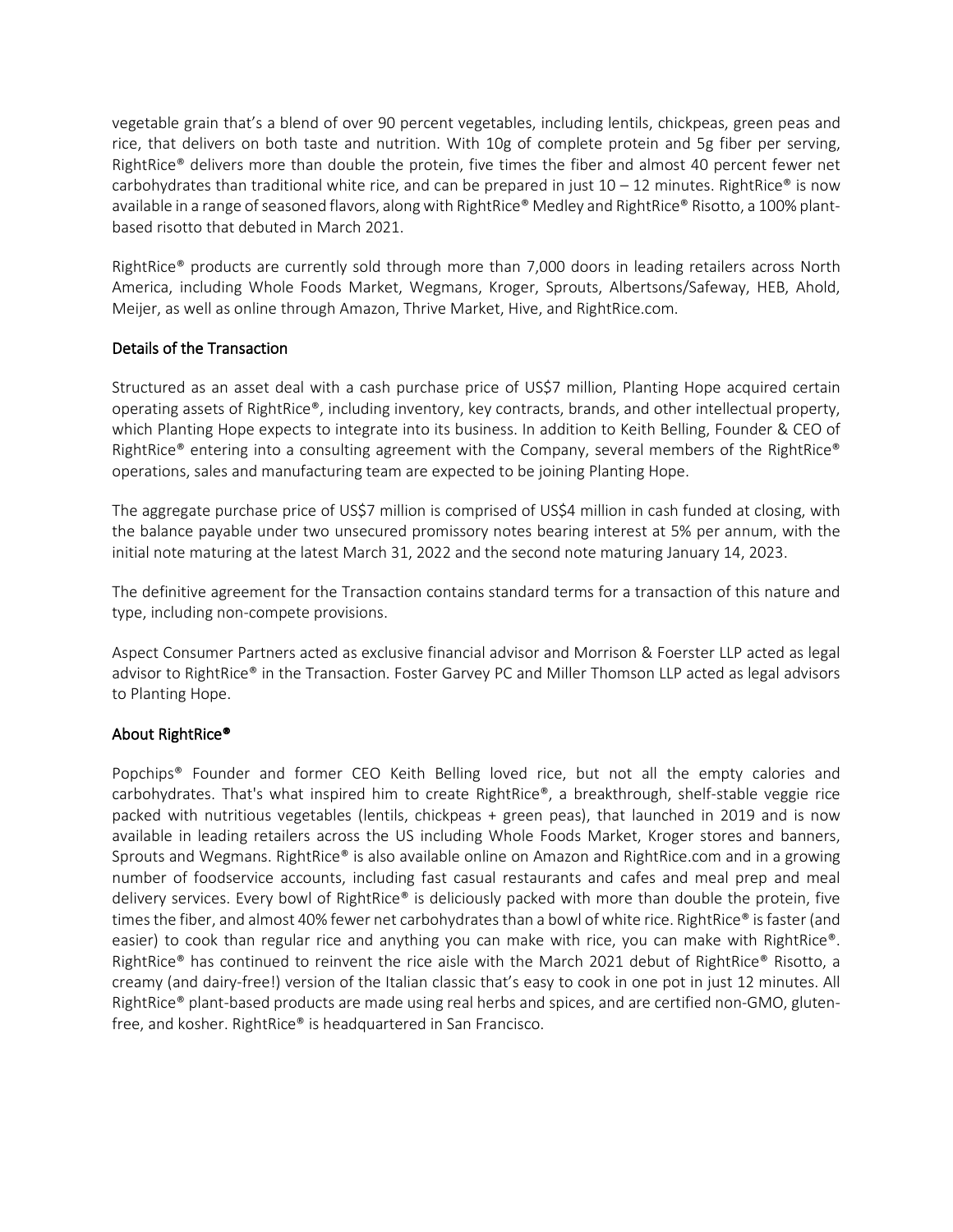#### About The Planting Hope Company Inc.

Planting Hope develops, launches and scales uniquely innovative plant-based and planet-friendly food and beverage brands. Planting Hope's award-winning and cutting-edge products fill key unmet needs in the skyrocketing plant-based food and beverage space. Founded by experienced food industry entrepreneurs, Planting Hope is a women-managed and woman-led company with a focus on nutrition, sustainability and diversity. For more information visit[: www.plantinghopecompany.com.](http://www.plantinghopecompany.com/)

### **Contacts**

### Company Contact:

Julia Stamberger CEO and Co-founder (773) 492-2243 [julia@plantinghopecompany.com](mailto:julia@plantinghopecompany.com)

### Media Contact:

Rachel Kay Public Relations Becca Stonebraker (818) 383-3929 [becca@rkpr.net](mailto:becca@rkpr.net)

#### Investor Relations Contact: Caroline Sawamoto Investor Relations (773) 492-2243

[ir@plantinghopecompany.com](mailto:ir@plantinghopecompany.com)

*Neither the TSX Venture Exchange nor its Regulation Services Provider (as that term is defined in the policies of the TSX Venture Exchange) accepts responsibility for the adequacy or accuracy of this release.*

## Forward-Looking Statement

*This news release contains "forward-looking statements" or "forward-looking information" (collectively referred to hereafter as "forward-looking statements") within the meaning of applicable Canadian securities legislation. All statements that address activities, events, or developments that the Company expects or anticipates will, or may, occur in the future, including statements about the Company's status as an innovator in the plant-based space, the projected impact of completion of the Transaction on the Company's business, integration plans, estimated revenue projections, potential benefits from the Transaction and the Company's business prospects, future trends, plans and strategies. In some cases, forward looking statements are preceded by, followed by, or include words such as "may", "will," "would", "could", "should", "believes", "potential", "expects", "plans", "intends", "proposes", "anticipates", or the negative of those words or other similar or comparable words. In preparing the forward-looking statements in this news release, the Company has applied several material assumptions, including, but not limited to, the assumption that demand for RightRice*®*'s and the Company's products will be sustained or increase in accordance with management's projections, that the Company will successfully integrate the business, employees and management of RightRice*®, *that the Company's current business objectives can be achieved and that its other corporate activities will proceed as expected, and that general business and economic*